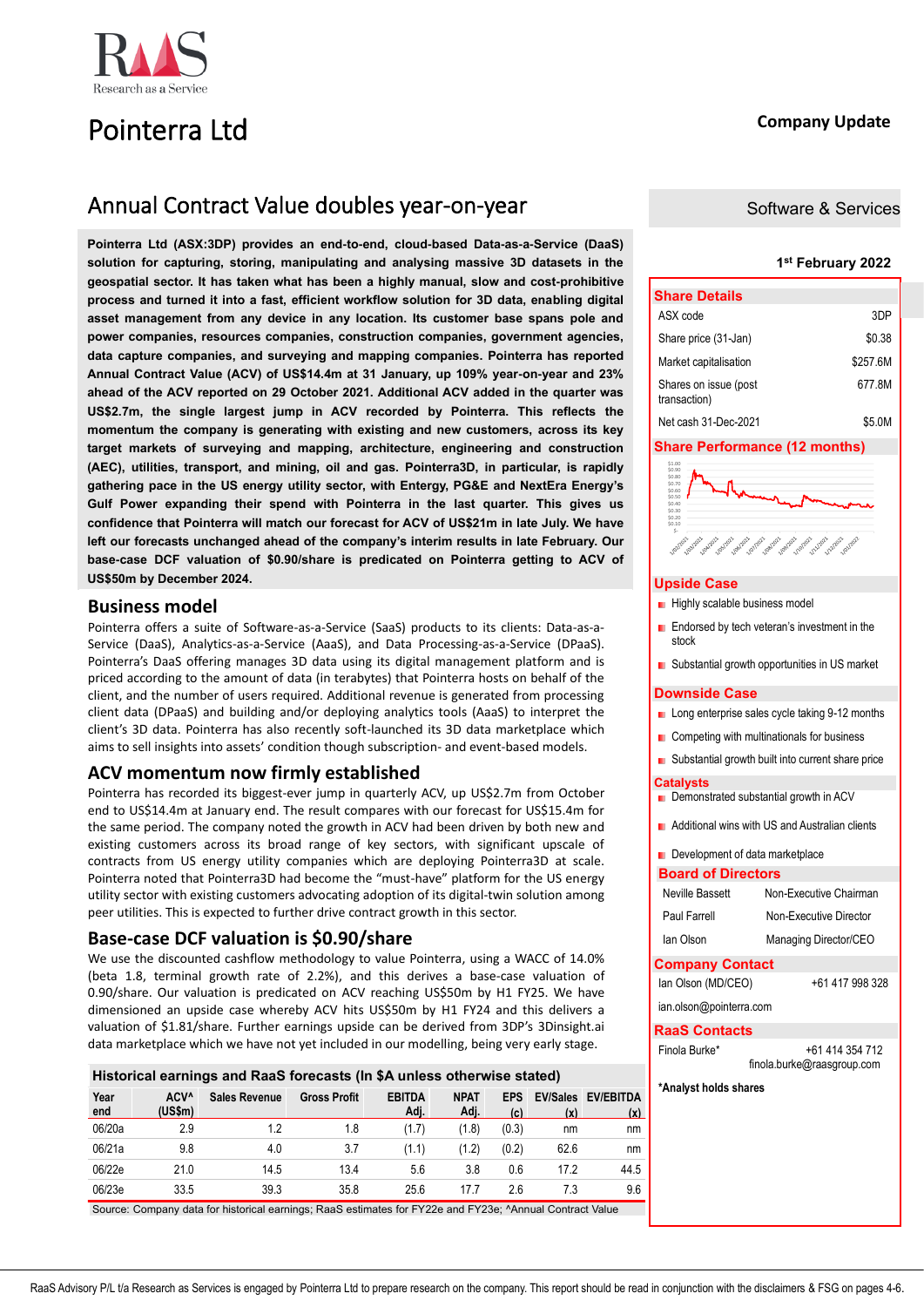

## **Annual Contract Value Accelerates To January 31**

Pointerra has announced ACV of US\$14.4m at January 31, spurred in particular by material US energy utility contracts of from US\$3.12m to US\$4.75m in December 2021. The growth in ACV has underpinned the recently announced record quarterly cash receipts of \$2.85m, up almost 350% on the previous corresponding period (pcp), and a record \$0.8m in operating cashflow.



#### **Exhibit 1: Annual Contract Value reported on a quarterly basis**

#### Source: Company reports

The company noted that in addition to the US energy utility sector material contract awards, it had added a record number of new customers during the quarter and had increased ACV spend by existing customers across its range of solutions, including Pointerra 3D Core and Analytics & Answers.

Pointerra announced it plans to accelerate its global expansion with the opening of its first US office to provide a regional home for the business, commencing operations in the UK to service the European, Middle East and African markets, and pursuing strategic acquisitions to add domain knowledge, people and product in the AEC, transport, and mining, oil and gas sectors.

The company also plans to expand its reporting transparency in coming quarters to show ACV totals by target sector, customer subscription numbers, average revenue per subscription (ARPS), customer churn, net incremental ACV and gross margin. In our view, this reflects the company's confidence in its growth momentum and maturing business profile.

## **DCF Valuation**

In our view, given the early-stage nature of Pointerra's business, the discounted cashflow methodology is the most appropriate method for valuing the company. We derive a weighted average cost of capital (WACC) of 14.0% (beta 1.8, terminal growth rate 2.2%) and this gives us a base-case valuation of \$686m or \$0.90/share, fully diluted. Our valuation is predicated on Pointerra reaching an ACV of US\$50m by H1 FY25.

| <b>Exhibit 2: DCF valuation</b>        |                   |
|----------------------------------------|-------------------|
| <b>DCF</b> valuation                   | <b>Parameters</b> |
| Discount rate / WACC                   | 14.0%             |
| Beta                                   | 1.8               |
| Terminal growth rate                   | 2.2%              |
| Sum of PV (A\$M)                       | 248.2             |
| PV of terminal value (A\$m)            | 366.7             |
| PV of enterprise                       | 615.0             |
| Net cash at 31-Dec-2021                | (5.0)             |
| Net value - shareholder                | 619.9             |
| No. of shares on issue (fully diluted) | 685.8             |
| NPV in A\$                             | \$0.90            |
| Source: RaaS analysis                  |                   |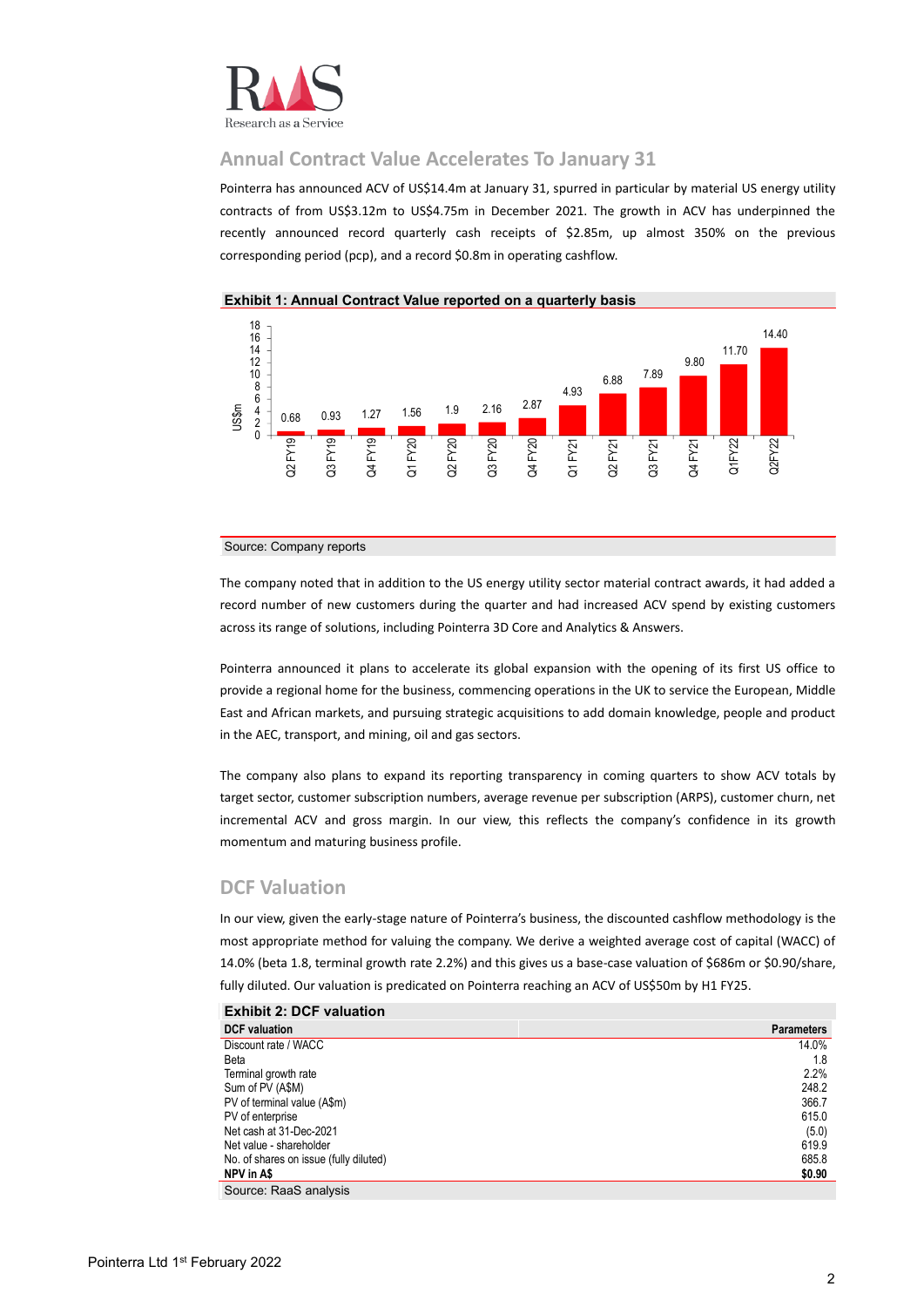

## **Exhibit 3: Financial Summary**

| Pointerra Ltd                     |              |              |              |              |           | Share price (31 January 2022)   |                          |                          |                |                          | A\$                      | 0.38                     |
|-----------------------------------|--------------|--------------|--------------|--------------|-----------|---------------------------------|--------------------------|--------------------------|----------------|--------------------------|--------------------------|--------------------------|
| Profit and Loss (A\$m)            |              |              |              |              |           | Interim (A\$m)                  | <b>H120A</b>             | <b>H220A</b>             | <b>H121A</b>   | <b>H221A</b>             | <b>H122F</b>             | <b>H222F</b>             |
| Y/E 30 June                       | <b>FY19A</b> | <b>FY20A</b> | <b>FY21A</b> | FY22F        | FY23F     | Annual contract revenue (US\$M) | 1.90                     | 2.87                     | 6.88           | 9.80                     | 14.40                    | 21.00                    |
| Annual contract value (US\$M)     | 1.3          | 2.9          | 9.8          | 21.0         | 33.5      | Revenue                         | 0.5                      | 0.7                      | 1.6            | 3.0                      | 5.2                      | 9.6                      |
| Sales Revenue                     | 0.4          | 1.2          | 4.0          | 14.5         |           | 39.3 EBITDA                     | (1.3)                    | (0.4)                    | (1.0)          | (0.2)                    | 1.0                      | 4.6                      |
| <b>Total Revenue</b>              | 0.9          | 1.9          | 4.6          | 14.8         |           | 39.3 EBIT                       | (1.3)                    | (0.5)                    | (1.0)          | (0.3)                    | 0.9                      | 4.5                      |
| <b>Gross Profit</b>               | 0.9          | 1.8          | 3.7          | 13.4         |           | 35.8 NPAT (normalised)          | (1.3)                    | (0.5)                    | (0.9)          | (0.3)                    | 0.6                      | 3.2                      |
| EBITDA                            | (1.9)        | (1.7)        | (1.1)        | 5.6          |           | 25.6 Minorities                 | $\overline{\phantom{a}}$ | $\overline{\phantom{a}}$ | $\sim$         | $\overline{\phantom{a}}$ | $\overline{a}$           | $\overline{\phantom{a}}$ |
| Depn                              | (0.0)        | (0.0)        | (0.1)        | (0.1)        |           | (0.1) NPAT (reported)           | (1.3)                    | (1.2)                    | (1.0)          | (0.5)                    | 0.6                      | 3.2                      |
| Amort                             | (0.0)        | (0.1)        | (0.0)        | (0.2)        |           | (0.1) EPS (normalised)          | (0.24)                   | (0.10)                   | (0.15)         | (0.04)                   | 0.09                     | 0.47                     |
| EBIT                              | (1.9)        | (1.8)        | (1.3)        | 5.4          | 25.3      | EPS (reported)                  | (0.25)                   | (0.20)                   | (0.15)         | (0.08)                   | 0.09                     | 0.47                     |
| Interest                          | 0.0          | (0.0)        | 0.0          | (0.0)        |           | (0.0) Dividend (cps)            | $\overline{\phantom{a}}$ | $\sim$                   | $\sim$         | $\overline{\phantom{a}}$ | $\overline{\phantom{a}}$ | $\overline{\phantom{a}}$ |
| Тах                               | 0.0          | 0.0          | 0.0          | (1.6)        |           | (7.6) Imputation                | $\overline{a}$           | $\overline{\phantom{a}}$ | $\blacksquare$ | $\overline{\phantom{a}}$ | $\overline{a}$           | $\sim$                   |
| <b>Minorities</b>                 | 0.0          | 0.0          | 0.0          | 0.0          |           | 0.0 Operating cash flow         | (0.7)                    | (0.1)                    | (0.7)          | 0.5                      | (0.1)                    | 0.5                      |
| Equity accounted assoc            | 0.0          | 0.0          | 0.0          | 0.0          |           | 0.0 Free Cash flow              | (0.7)                    | (0.0)                    | (0.7)          | 0.6                      | (0.0)                    | 0.6                      |
| NPAT pre significant items        | (1.9)        | (1.8)        | (1.2)        | 3.8          | 17.7      | <b>Divisions</b>                | <b>H120A</b>             | <b>H220A</b>             | <b>H121A</b>   | <b>H221A</b>             | <b>H122F</b>             | <b>H222F</b>             |
| Significant items                 | (0.0)        | (0.7)        | (0.2)        | 0.0          |           | 0.0 Contract revenue            | 0.5                      | 0.7                      | 1.6            | 2.4                      | 5.2                      | 9.4                      |
| NPAT (reported)                   | (1.9)        | (2.5)        | (1.5)        | 3.8          | 17.7      | R&D grants                      | 0.0                      | 0.7                      | 0.0            | 0.6                      | 0.0                      | 0.2                      |
| Cash flow (A\$m)                  |              |              |              |              |           | <b>Total Revenue</b>            | 0.5                      | 1.4                      | 1.6            | 3.0                      | 5.2                      | 9.6                      |
| Y/E 30 June                       | <b>FY19A</b> | <b>FY20A</b> | <b>FY21A</b> | FY22F        | FY23F     | COGS                            | 0.0                      | 0.1                      | 0.1            | 0.2                      | 0.4                      | 0.7                      |
| EBITDA                            | (1.9)        | (1.7)        | (1.1)        | 5.6          | 25.6      | <b>Gross Profit</b>             | 0.5                      | 1.3                      | 1.5            | 2.8                      | 4.8                      | 8.9                      |
| Interest                          | 0.0          | (0.0)        | (0.0)        | (0.0)        |           | $(0.0)$ R&D costs               | (0.2)                    | (0.2)                    | (0.2)          | (0.2)                    | (0.2)                    | (0.2)                    |
| Tax                               | 0.0          | 0.0          | 0.0          | (1.4)        | (7.6)     | Employment                      | (1.1)                    | (1.2)                    | (1.7)          | (2.2)                    | (3.1)                    | (3.4)                    |
| Working capital changes           | 0.4          | 0.9          | 0.9          | (3.9)        | (11.7)    | General & Admin costs           | (0.4)                    | (0.3)                    | (0.3)          | (0.4)                    | (0.4)                    | (0.4)                    |
| Operating cash flow               | (1.4)        | (0.8)        | (0.3)        | 0.3          | 6.3       | Other costs                     | (0.1)                    | 0.0                      | (0.2)          | (0.2)                    | (0.2)                    | (0.2)                    |
| Mtce capex                        | (0.0)        | (0.1)        | (0.1)        | (0.2)        | (0.2)     |                                 |                          |                          |                |                          |                          |                          |
| Free cash flow                    | (1.5)        | (0.9)        | (0.4)        | 0.1          | 6.1       | EBITDA                          | (1.3)                    | (0.4)                    | (1.0)          | (0.2)                    | 1.0                      | 4.6                      |
| Growth capex                      | (0.0)        | (0.0)        | (0.0)        | (0.0)        | (0.0)     |                                 |                          |                          |                |                          |                          |                          |
| Acquisitions/Disposals            | 0.0          | 0.0          | 0.0          | 0.0          | 0.0       | Margins, Leverage, Returns      |                          | <b>FY19A</b>             | <b>FY20A</b>   | <b>FY21A</b>             | FY22F                    | FY23F                    |
| Other                             | 0.0          | 0.0          | 0.0          | 0.0          |           | 0.0 EBITDA                      |                          | $(419.2\%)$              | $(138.7\%)$    | $(28.9\%)$               | 38.7%                    | 65.1%                    |
| Cash flow pre financing           | (1.5)        | (0.9)        | (0.4)        | 0.1          | 6.1       | EBIT                            |                          | $(430.6\%)$              | $(147.1\%)$    | $(32.0\%)$               | 37.1%                    | 64.5%                    |
| Equity                            | 1.2          | 2.5          | 3.3          | 0.0          |           | 0.0 NPAT pre significant items  |                          | $(429.0\%)$              | $(149.4\%)$    | $(31.0\%)$               | 25.9%                    | 45.1%                    |
| Debt                              | 0.0          | 0.0          | 0.0          | 0.0          | 0.0       | Net Debt (Cash)                 |                          | 0.9                      | 2.3            | 4.8                      | 5.0                      | 11.1                     |
| Dividends paid                    | 0.0          | 0.0          | 0.0          | 0.0          |           | 0.0 Net debt/EBITDA (x)         | (x)                      | $n/a$ $n/a$              |                | n/a                      | 0.9                      | 0.4                      |
| Net cash flow for year            | (0.4)        | 1.6          | 2.9          | 0.1          | 6.1       | ND/ND+Equity (%)                | $(\% )$                  | 448.2%                   | 209.0%         | 2389.2%                  | $(114.3\%)$              | (69.2%)                  |
| <b>Balance sheet (A\$m)</b>       |              |              |              |              |           | EBIT interest cover (x)         | (x)                      | n/a                      | n/a            | n/a                      | 0.0                      | 0.0                      |
| Y/E 30 June                       | <b>FY19A</b> | <b>FY20A</b> | <b>FY21A</b> | <b>FY22F</b> | FY23F ROA |                                 |                          | $(100.0\%)$              | $(69.5\%)$     | $(21.4\%)$               | 57.6%                    | 159.8%                   |
| Cash                              | 0.9          | 2.3<br>0.6   | 5.2          | 5.3          |           | 11.4 ROE                        |                          | $(168.0\%)$              | $(258.4\%)$    | $(50.7\%)$               | 54.3%                    | 97.6%                    |
| Accounts receivable               | 0.5<br>0.0   | 0.0          | 1.1<br>0.0   | 2.9<br>0.0   |           | 7.8 ROIC<br>0.0 NTA (per share) |                          | $(140.4\%)$<br>0.00      | 149.1%<br>0.00 | 272.0%<br>0.00           | 439.3%<br>0.01           | 455.6%<br>0.04           |
| Inventory<br>Other current assets | 0.1          | 0.0          | 0.0          | 0.0          |           | 0.0 Working capital             |                          | 0.0                      | (0.2)          | (0.7)                    | 0.7                      | 4.5                      |
| Total current assets              | 1.6          | 3.0          | 6.2          | 8.3          |           | 19.3 WC/Sales (%)               |                          | 8.0%                     | $(15.5\%)$     | $(16.5\%)$               | 4.6%                     | 11.4%                    |
| PPE                               | 0.1          | 0.1          | 0.2          | 0.3          | 0.4       | Revenue growth                  |                          | 42.1%                    | 176.9%         | 224.4%                   | 264.8%                   | 170.4%                   |
| Intangibles and Goodwill          | 0.1          | 0.1          | 1.6          | 1.5          |           | 1.4 EBIT growth pa              |                          | n/a                      | n/a            | n/a                      | $(523.6\%)$              | 369.7%                   |
| Investments                       | 0.0          | 0.0          | 0.0          | 0.0          |           | 0.0 Pricing                     |                          | <b>FY19A</b>             | <b>FY20A</b>   | <b>FY21A</b>             | <b>FY22F</b>             | FY23F                    |
| Deferred tax asset                | 0.0          | 0.0          | 0.0          | 0.0          |           | $0.0$ No of shares (y/e)        | (m)                      | 521                      | 613            | 678                      | 680                      | 683                      |
| Other non current assets          | 0.0          | 0.4          | 0.3          | 0.3          | 0.3       | Weighted Av Dil Shares          | (m)                      | 509                      | 559            | 640                      | 680                      | 683                      |
| Total non current assets          | 0.1          | 0.5          | 2.1          | 2.1          | 2.1       |                                 |                          |                          |                |                          |                          |                          |
| <b>Total Assets</b>               | 1.7          | 3.5          | 8.4          | 10.4         |           | 21.4 EPS Reported               | cps                      | (0.4)                    | (0.5)          | (0.2)                    | 0.6                      | 2.6                      |
| Accounts payable                  | $0.5\,$      | $0.8\,$      | 1.7          | $2.2\,$      |           | 3.3 EPS Normalised/Diluted      | cps                      | (0.4)                    | (0.3)          | (0.2)                    | 0.6                      | 2.6                      |
| Short term debt                   | 0.0          | 0.0          | 0.1          | 0.1          |           | 0.1 EPS growth (norm/dil)       |                          | n/a                      | n/a            |                          | n/a (386.7%)             | 369.3%                   |
| Tax payable                       | 0.0          | 0.0          | 0.0          | 0.0          |           | 0.0 DPS                         | cps                      |                          | ÷.             |                          |                          |                          |
| Deferred revenue                  | 0.4          | 1.2          | 1.4          | (1.8)        |           | (9.7) DPS Growth                |                          | n/a                      | n/a            | n/a                      | n/a                      | n/a                      |
| Total current liabilities         | 0.9          | 2.0          | 3.2          | 0.5          |           | (6.3) Dividend yield            |                          | 0.0%                     | 0.0%           | 0.0%                     | 0.0%                     | 0.0%                     |
| Long term debt                    | 0.0          | 0.0          | 0.3          | 0.3          |           | 0.3 Dividend imputation         |                          | 0                        | 0              | $\mathbf{0}$             | 0                        |                          |
| Other non current liabs           | 0.0          | 0.3          | 0.3          | 0.3          |           | $0.3$ PE $(x)$                  |                          | ÷.                       | $\sim$         | $\sim$                   | 67.8                     | 14.4                     |
| Total long term liabilities       | 0.0          | 0.3          | 0.6          | 0.6          |           | 0.6 PE market                   |                          | 18.0                     | 18.0           | 18.0                     | 18.0                     | 18.0                     |
| <b>Total Liabilities</b>          | 0.9          | 2.3          | 3.8          | 1.1          |           | (5.7) Premium/(discount)        |                          | $(100.0\%)$              |                | $(100.0\%)$ (100.0%)     | 276.9%                   | $(19.8\%)$               |
| <b>Net Assets</b>                 | 0.7          | 1.2          | 4.6          | 9.3          |           | 27.0 EV/EBITDA                  |                          | nm                       | nm             | nm                       | 44.5                     |                          |
|                                   |              |              |              |              |           | FCF/Share                       | cps                      | (0.3)                    | (0.1)          | (0.0)                    | 0.1                      | 0.9                      |
| Share capital                     | 6.8          | 9.2          | 13.8         | 13.8         |           | 13.8 Price/FCF share            |                          | (137.8)                  |                | $(309.9)$ $(1,742.8)$    | 498.2                    | 39.7                     |
| Accumulated profits/losses        | (7.6)        | (10.2)       | (11.7)       | (7.0)        |           | 10.7 Free Cash flow Yield       |                          | (0.7%                    | $(0.3\%)$      | $(0.1\%)$                | 0.2%                     | 2.5%                     |
| Reserves                          | 1.6          | 2.2          | 2.5          | 2.5          | 2.5       |                                 |                          |                          |                |                          |                          |                          |
| <b>Minorities</b>                 | 0.0          | 0.0          | 0.0          | 0.0          | 0.0       |                                 |                          |                          |                |                          |                          |                          |
| <b>Total Shareholder funds</b>    | 0.7          | 1.2          | 4.6          | 9.3          | 27.0      |                                 |                          |                          |                |                          |                          |                          |

Source: RaaS estimates, Company data for actuals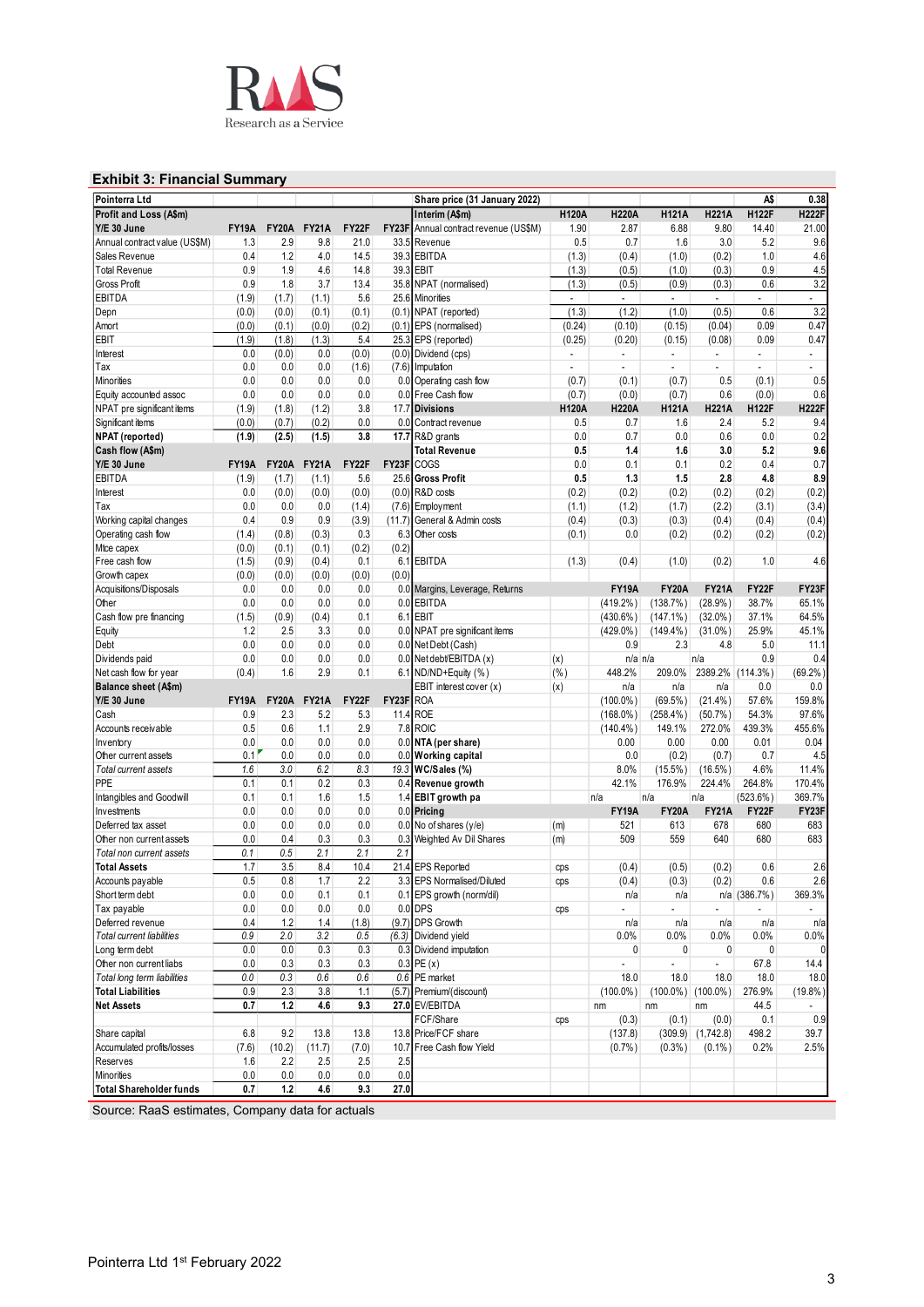

# FINANCIAL SERVICES GUIDE

**RaaS Advisory Pty Ltd**

## **ABN 99 614 783 363**

## **Corporate Authorised Representative, number 1248415**

**of**

## **BR SECURITIES AUSTRALIA PTY LTD ABN 92 168 734 530 AFSL 456663**

**Effective Date: 6 th May 2021**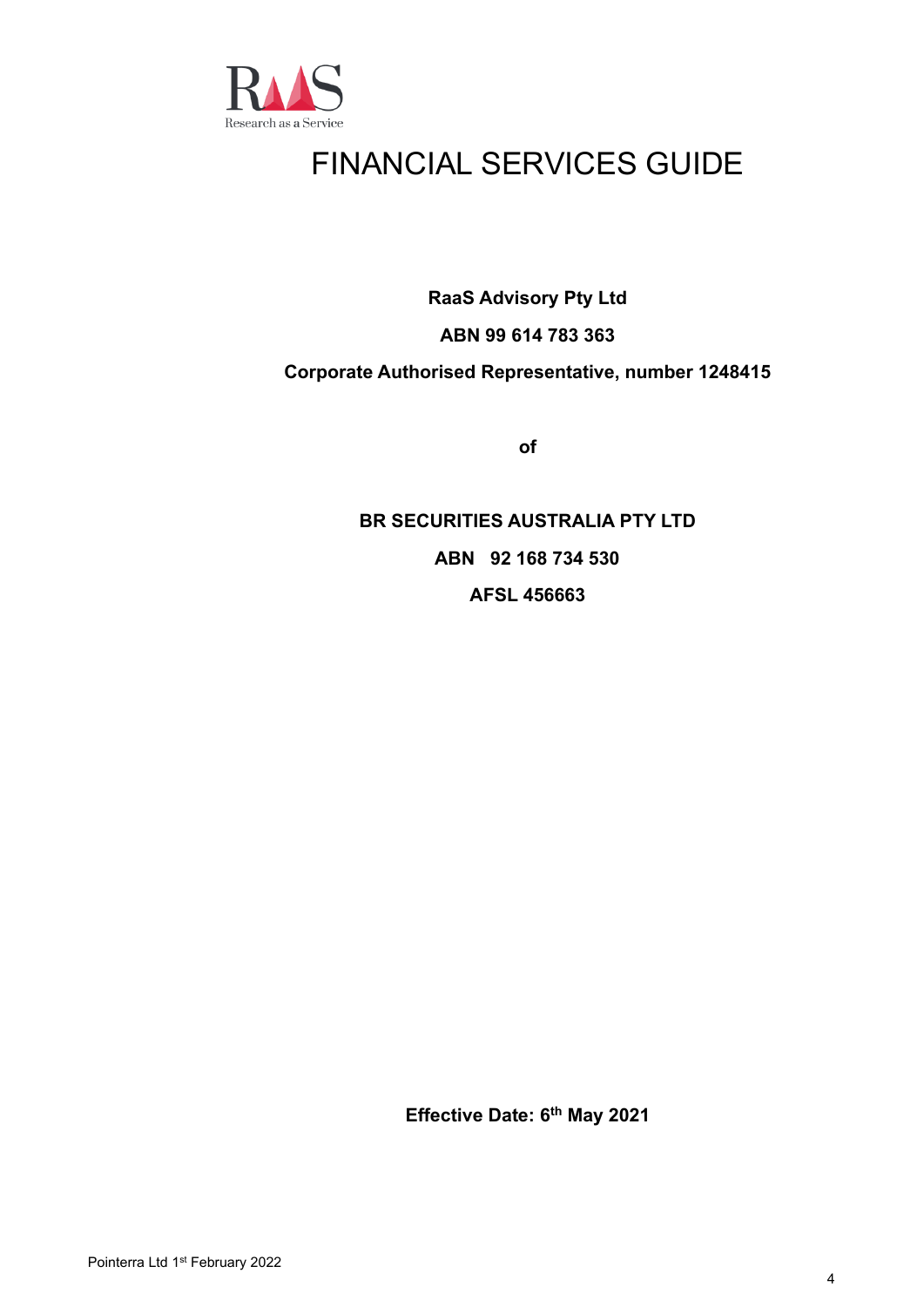

#### **About Us**

BR Securities Australia Pty Ltd (BR) is the holder of Australian Financial Services License ("AFSL") number 456663. RaaS Advisory Pty Ltd (RaaS) is an Authorised Representative (number 1248415) of BR.

This Financial Service Guide (FSG) is designed to assist you in deciding whether to use RaaS's services and includes such things as

- who we are
- our services
- how we transact with you
- how we are paid, and
- complaint processes

Contact Details, BR and RaaS

BR Head Office: Suite 5GB, Level 5, 33 Queen Street, Brisbane, QLD, 4000

RaaS. 20 Halls Road Arcadia, NSW 2159

P: +61 414 354712

E: finola.burke@raasgroup.com

RaaS is the entity providing the authorised AFSL services to you as a retail or wholesale client.

#### **What Financial Services are we authorised to provide?** RaaS is authorised

- to provide general advice to retail and wholesale clients in relation to
- **Securities**
- deal on behalf of retail and wholesale clients in relation to **Securities**

The distribution of this FSG by RaaS is authorized by BR.

#### **Our general advice service**

Please note that any advice given by RaaS is general advice, as the information or advice given will not take into account your particular objectives, financial situation or needs. You should, before acting on the advice, consider the appropriateness of the advice, having regard to your objectives, financial situation and needs. If our advice relates to the acquisition, or possible acquisition, of a particular financial product you should read any relevant Prospectus, Product Disclosure Statement or like instrument. As we only provide general advice we will not be providing a Statement of Advice. We will provide you with recommendations on securities

#### **Our dealing service**

RaaS can arrange for you to invest in securities issued under a prospectus by firstly sending you the offer document and then assisting you fill out the application from if needed.

#### **How are we paid?**

RaaS earns fees for producing research reports. Sometimes these fees are from companies for producing research reports and/or a financial model. When the fee is derived from a company, this is clearly highlighted on the front page of the report and in the disclaimers and disclosures section of the report.

We may also receive a fee for our dealing service, from the company issuing the securities.

#### **Associations and Relationships**

BR, RaaS, its directors and related parties have no associations or relationships with any product issuers other than when advising retail clients to invest in managed funds when the managers of these funds may also be clients of BR. RaaS's representatives may from time to time deal in or otherwise have a financial interest in financial products recommended to you but any material ownership will be disclosed to you when relevant advice is provided.

#### **Complaints**

If you have a complaint about our service you should contact your representative and tell them about your complaint. The representative will follow BR's internal dispute resolution policy, which includes sending you a copy of the policy when required to. If you aren't satisfied with an outcome, you may contact AFCA, see below. BR is a member of the Australian Financial Complaints Authority (AFCA). AFCA provide fair and independent financial services complaint resolution that is free to consumers.

Website[: www.afca.org.au;](http://www.afca.org.au/) Email: [info@afca.org.au;](mailto:info@afca.org.au) Telephone: 1800931678 (free call)

In writing to: Australian Financial Complaints Authority, GPO Box 3, Melbourne, VIC, 3001.

#### **Professional Indemnity Insurance**

BR has in place Professional Indemnity Insurance which satisfies the requirements for compensation under s912B of the Corporations Act and that covers our authorized representatives.